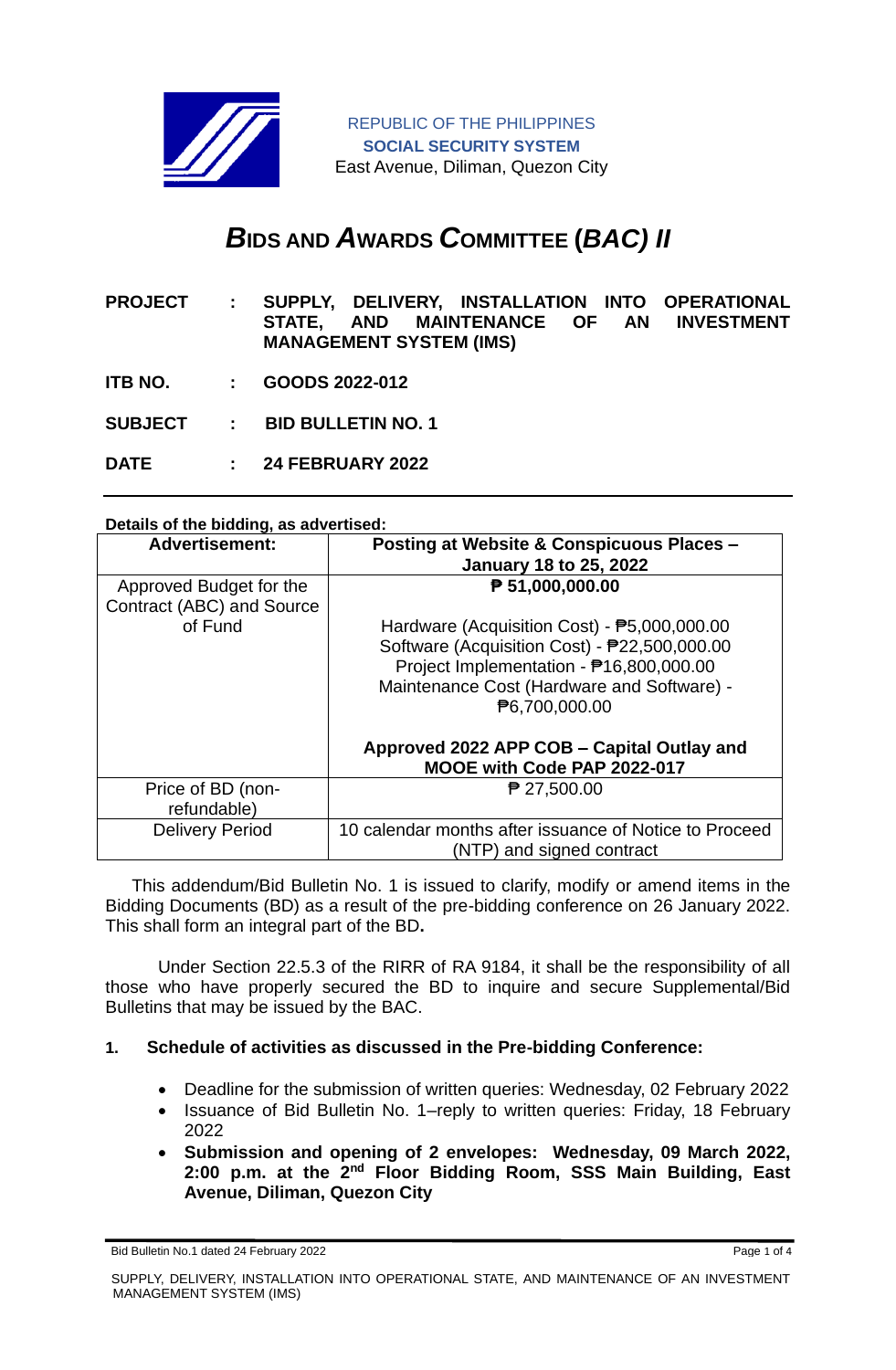#### **Revised Schedule:**

- Issuance of Bid Bulletin No. 1–reply to written queries: Thursday, 24 February 2022
- **Submission and opening of 2 envelopes: Wednesday, 09 March 2022, 2:00 p.m. at the 2nd Floor Bidding Room, SSS Main Building, East Avenue, Diliman, Quezon City**

**Only one company representative is allowed to attend the manual opening of bids. Other company representative may witness the opening of bids through Microsoft Teams. Kindly coordinate with the BAC Secretariat for the details.**

#### **2. Amendments/Clarifications - Annex "A"**

#### **3. Documentary Requirements**

#### **a. 1 st Envelope**

a.1 PhilGEPS Certificate of Registration and membership.

In case of uploaded document/s, which validity period had already expired, submit the updated document/s.

- a.2 Statement of all its Ongoing Government and Private Contracts, including contracts awarded but not yet started, if any, whether similar or not similar in nature and complexity to the contract to be bid;
- a.3 Statement of Single Largest Completed Contract (SLCC) similar to the project to be bid, **with supporting documents**, equivalent to at least **50% of the ABC**, completed **within five (5) years** prior to the submission and opening of bids, adjusted by the bidder to current prices using PSA's consumer price index;

For this purpose, similar contracts shall refer to Investment Management Software dealing with Trust Operations, Financial Management, Asset Management, and/or Treasury Management.

- a.4 NFCC Computation or committed Line of Credit (form supplied)
- a.5 JVA, in case of Joint Venture Class "B" Documents (Each partner of the joint venture shall submit the legal eligibility documents. The submission of technical and financial eligibility documents by any of the joint venture partners constitute compliance, except for SSS Clearance that must be complied by all JV partners);
- a.6 Bid Security (2% of the ABC for Cash or Manager's/Cashier's Check payable to SSS or Bank Draft of the ABC, 5% of the ABC for Surety Bond **or** Bid Securing Declaration – form supplied) and **a copy of the Authority to Notarize from the Notary Public).**

Bid Bulletin No.1 dated 24 February 2022 **Page 2 of 4** Page 2 of 4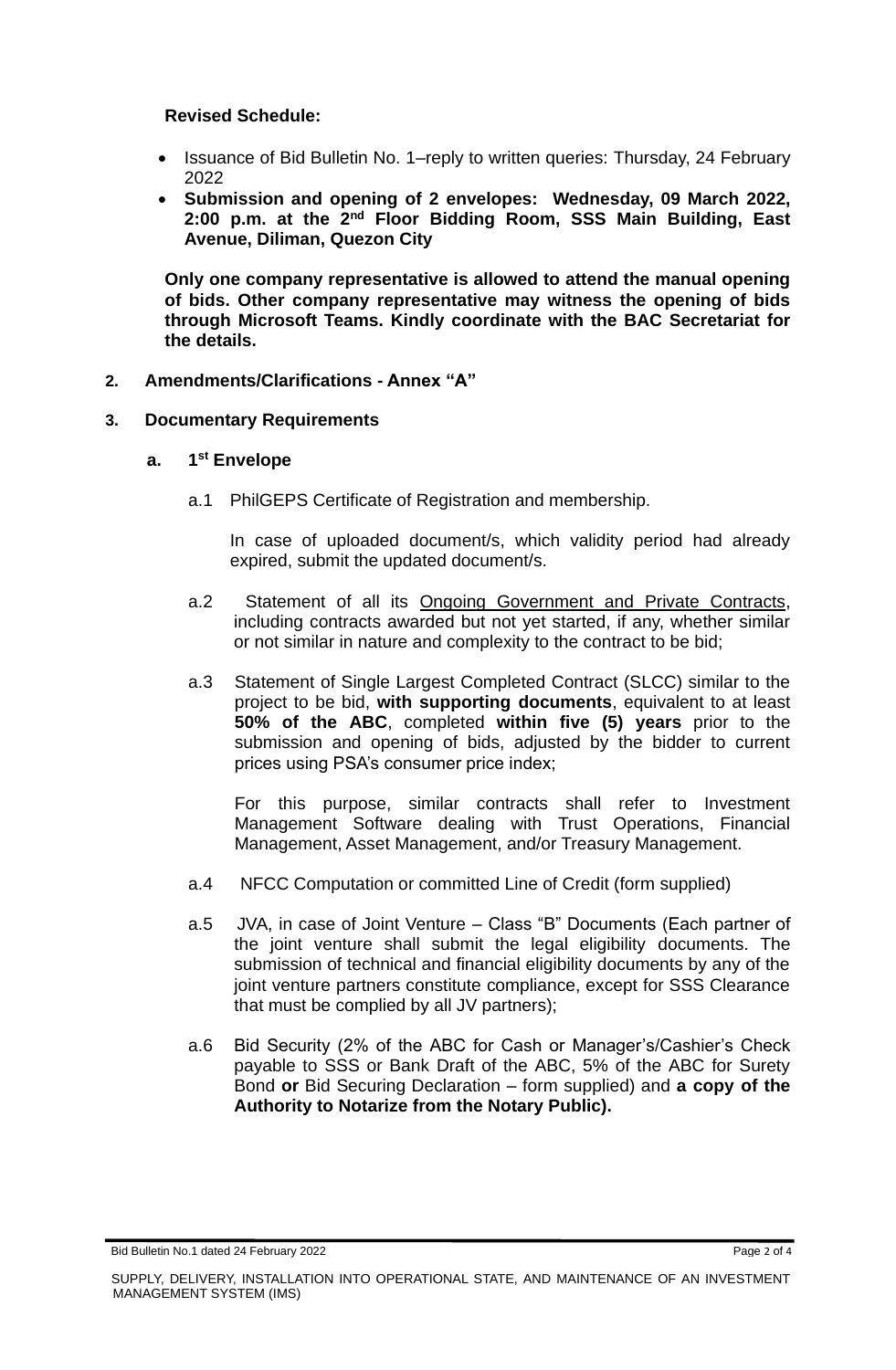- a.7 Technical Documents project requirements
	- Section VI Schedule of Requirements (pages 30 to 33)
	- Section VII Statement of Compliance with the Technical Specifications (pages 34 to 80)

#### a.8 Omnibus Sworn Statement **and a copy of the Authority to Notarize from the Notary Public.**

- a.9 Foreign ownership limited to those allowed under the rules may participate in this Project, provided must submit any of the following:
	- Copy of Treaty, International or Executive Agreement; Or
	- Certification from the relevant government office of their country stating that Filipinos are allowed to participate in government procurement activities for the same item or product.
	- Certification from the DTI if the Bidder claims preference as a Domestic Bidder or Domestic Entity.

## **b. Checklist of the 2nd envelope:**

- b.1 Bid Form (form supplied) pages 86 to 87
- b.2 Bid Breakdown (form supplied) page 88

#### **c. Additional Requirements to be submitted by the bidder with the Lowest Calculated Bid**

- c.1 2020 Income Tax Return filed through Electronic Filing and Payment System (EFPS) corresponding to the submitted Audited Financial Statement;
- c.2 Quarterly VAT for the period April to September 2021 or latest available Quarterly VAT;
- c.3 Documents listed in the Platinum Membership and updates, if any;
	- SEC including Articles of Incorporation and General Information Sheet(GIS)/DTI Registration (whichever is applicable)
	- 2022 Mayor's Permit OR 2021 Mayor's Permit and proof of application for renewal
	- Valid Tax Clearance
	- 2020 Audited Financial Statement filed through EFPS
- **4.** Awarding shall be made to the bidder with the Lowest Calculated and Responsive Bid (LCRB).
- **5.** All documents that need notarization should be notarized by the Notary Public himself/herself who has the authority to do so for the current year. **A copy of the Authority to Notarize from the Notary Public must be submitted.**
- **6.** Bidder must sign on each and every page of the Bid Proposal (1<sup>st</sup> and 2<sup>nd</sup> envelope). Failure to do so shall be a ground for the rejection of the bid.

Bid Bulletin No.1 dated 24 February 2022 **Page 3 of 4** Page 3 of 4